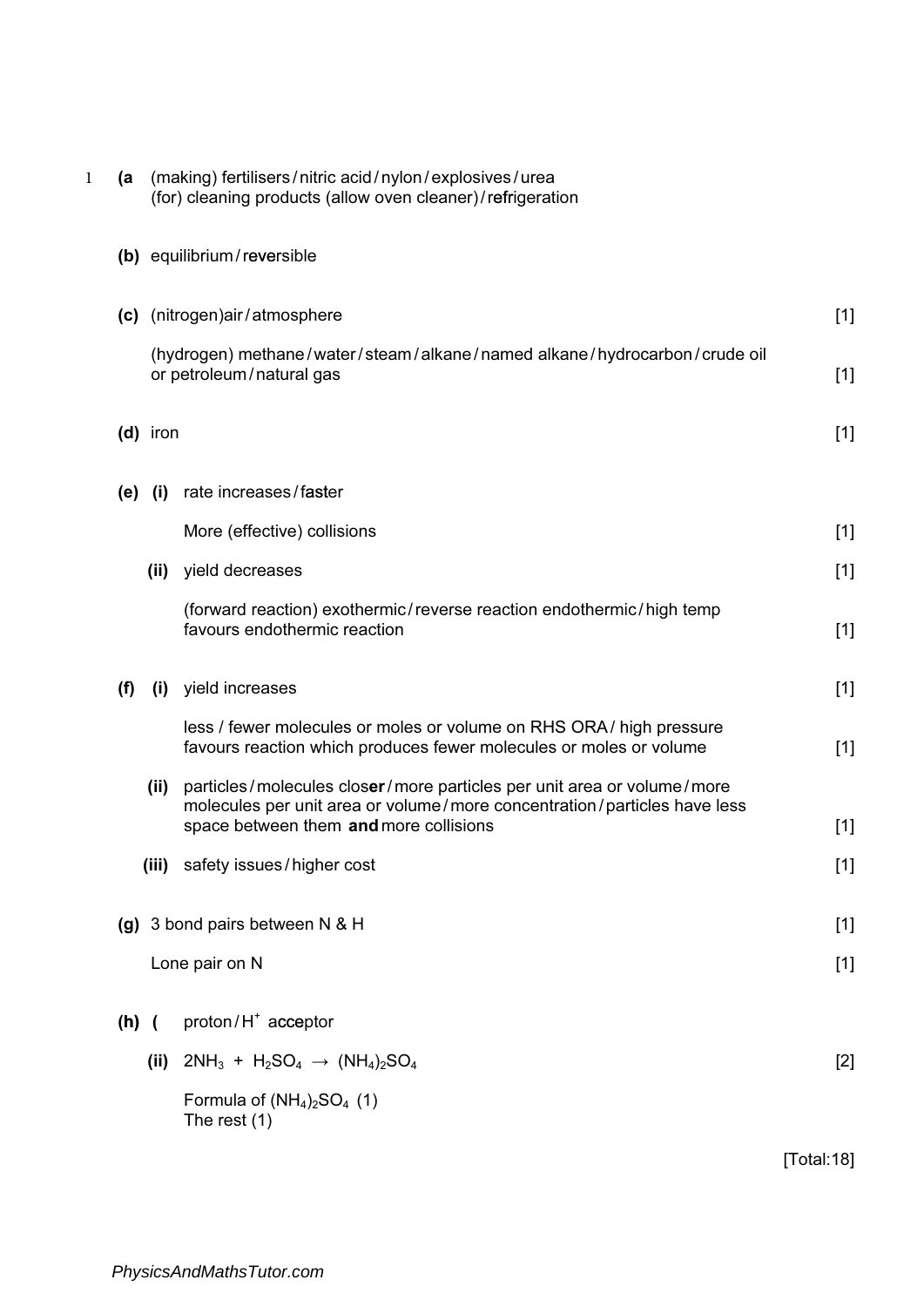| $\overline{2}$ |     | (a faster reaction rate (1)<br>higher collision rate (1)<br>greater yield or favour RHS (1)<br>pressure favours products because it has lower volume/fewer product molecules (1)                      | $[4]$              |
|----------------|-----|-------------------------------------------------------------------------------------------------------------------------------------------------------------------------------------------------------|--------------------|
|                |     | (b) higher temperature favour endothermic reaction (1)<br>this is the back reaction/left hand side/reactants (1)<br>reduce yield (1)                                                                  | $[3]$              |
|                | (c) | greater surface area (1)                                                                                                                                                                              | $[1]$              |
|                |     | increase reaction rate (1)<br>(iii)<br>can use a lower temperature to have an economic rate (1)<br>and not decrease yield (by increasing temperature).                                                | $[2]$              |
|                |     | (d) lower the temperature (1)<br>only ammonia will liquefy (1)<br><b>OR</b><br>add water (1)<br>only ammonia will dissolve (1)<br><b>OR</b><br>increase pressure (1)<br>only ammonia will liquefy (1) | [2]                |
|                |     | (e) second line $+3 \times 155 = +465$<br>third line $-3 \times 280 = (-)840$<br>fourth line $-3 \times 565 = (-1695$<br>all three correct (2)<br>two correct (1)                                     |                    |
|                |     | $1170 + 465 = 1635$<br>$840 + 1695 = 2535$<br>both numerically correct (1)<br>exothermic reaction with some reasoning (1)                                                                             | [4]<br>[Total: 16] |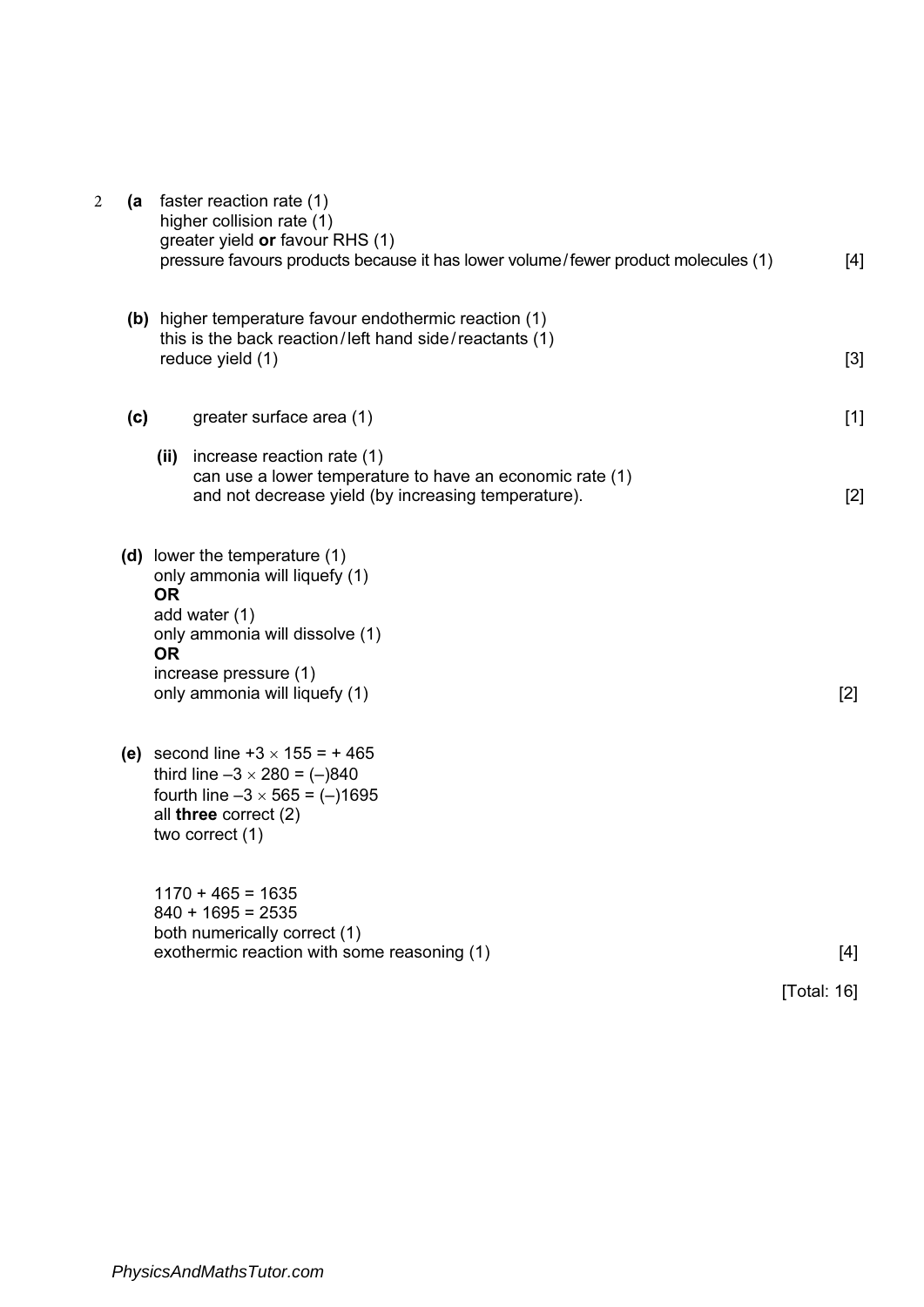| (a    | any Group 1 metal<br><b>ACCEPT: lithium</b>                                                                                               | $[1]$                                                                                                                                                                                                                                                                                 |
|-------|-------------------------------------------------------------------------------------------------------------------------------------------|---------------------------------------------------------------------------------------------------------------------------------------------------------------------------------------------------------------------------------------------------------------------------------------|
|       | PbO [1]<br><b>COND</b> balancing [1]                                                                                                      | $[2]$                                                                                                                                                                                                                                                                                 |
|       | the metal in a (i) is more reactive than lead                                                                                             | $[1]$                                                                                                                                                                                                                                                                                 |
|       | <b>OR</b> has stronger (ionic) bonding                                                                                                    | $[1]$                                                                                                                                                                                                                                                                                 |
|       | speed / rate of forward reaction = speed / rate of back reaction<br><b>OR</b> macroscopic properties do not change / constant (with time) | $[1]$                                                                                                                                                                                                                                                                                 |
|       | goes darker OR goes brown                                                                                                                 | $[1]$                                                                                                                                                                                                                                                                                 |
|       | <b>COND</b> this is $NO2$ side OR reactant side OR goes left                                                                              | $[1]$<br>$[1]$                                                                                                                                                                                                                                                                        |
| (iii) | exothermic                                                                                                                                | $[1]$                                                                                                                                                                                                                                                                                 |
|       | low temperatures favour the exothermic reaction or                                                                                        | $[1]$                                                                                                                                                                                                                                                                                 |
|       |                                                                                                                                           |                                                                                                                                                                                                                                                                                       |
| (iv)  | forward reaction is bond forming                                                                                                          | $[1]$                                                                                                                                                                                                                                                                                 |
|       |                                                                                                                                           | (i)<br>(ii) $2Pb(NO_3)_2 \rightarrow 2PbO + 4NO_2 + O_2$<br>(iii)<br>more reactive metals have more stable compounds<br>$(b)$ (i)<br>(ii)<br><b>COND</b> lower pressure favours side with more moles<br>low temperatures moves equilibrium to right / product side / towards $N_2O_4$ |